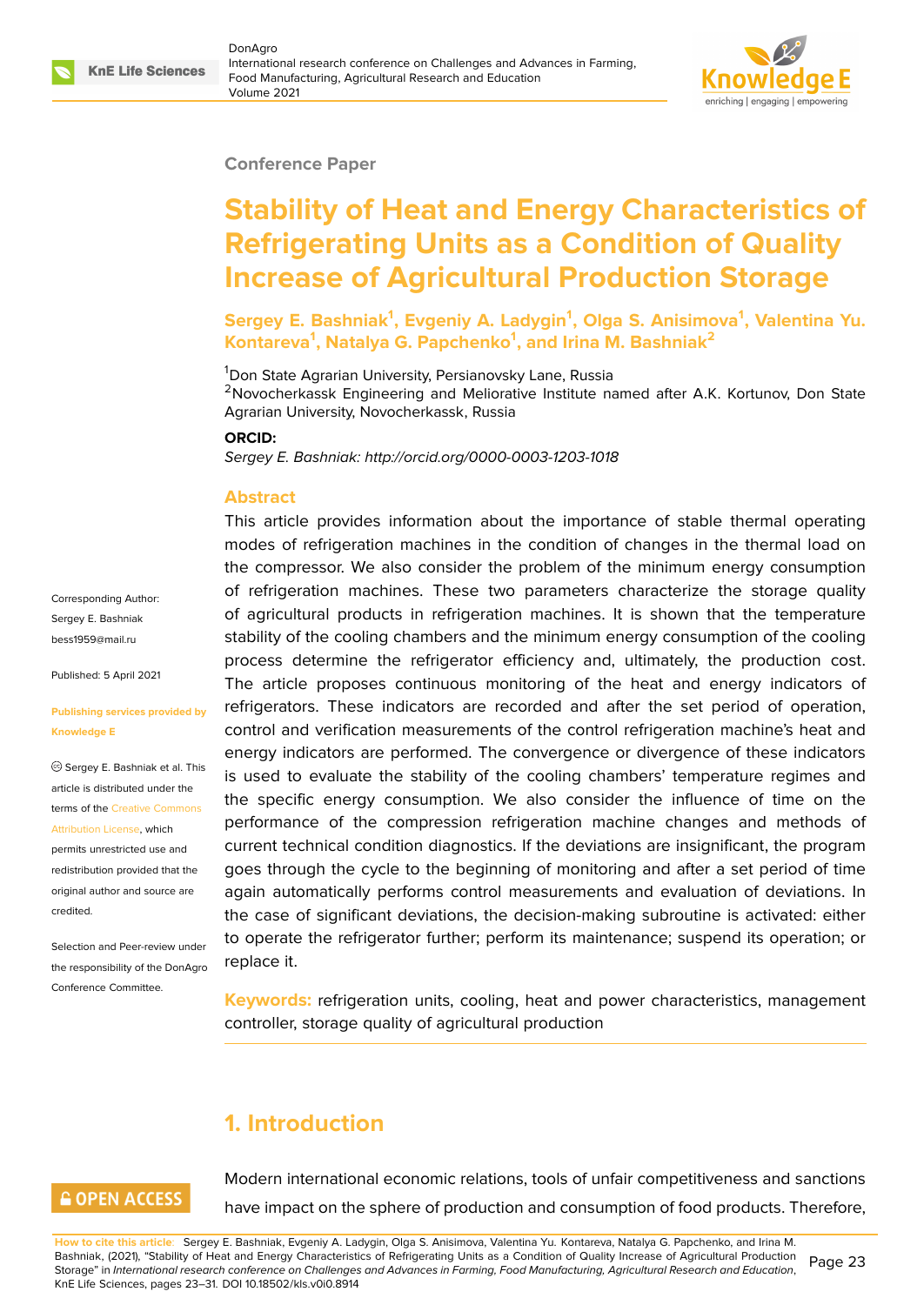the issues of import substitution and the development of domestic systems for the production and storage of agricultural products remain relevant. In this regard, the important task is to improve the quality of storage of agricultural production by ensuring the safe and efficient operation of an extensive network of refrigeration units used to cool various products during its production, storage, transportation and sale [1]. The "Energy Saving and Energy Efficiency Improvement" section of the Russian Federation State Program on Energy Efficiency and Energy Saving implies the assessment of the energy efficiency of various electricity consumers during operation. Obviously[,](#page-7-0) these requirements are applied to refrigeration equipment, widely used in the production and storage of agricultural products [2]. Thus, the fishing industry of Russia, despite all the difficulties, is developing now - this is an economically, financially established fact. The fishermen of Russia reached the annual production of biological resources of 4 million tons and this despite the red[uct](#page-7-1)ion in the number of fishing vessels due to their decommissioning and with a shortage of fish processing and refrigeration facilities. The import substitution of fish products is developing. Over the past five years, fish imports have declined by 17%. At the same time, the consumption of fish products by the population of the country increased. According to various assessments, currently it comprises 19-2 kg per year per capita, which is close to a rational diet of 22 kg. In order to eliminate the deficiencies in rising, modernizing and updating the fishery complex the government decided to allocate 9 billion rubles in the framework of the "fish" state program up to 2022. At the same time, the extraction of biological resources should increase to 4.5 million tons per year and the production of processed and canned fish and seafood should increase up to 4 million tons. It is necessary to store fish in cold.

Meat processing enterprises are energy-intensive industries. At the same time, about half of the energy consumed by enterprises is spent on the production of cold and the operation of cooling systems, and during summer period the proportion of electricity reaches 60% of the total consumption. In addition, enterprise cooling systems account for 25–35% of the consumed water [1].

The enterprises for the production of meat and dairy products, various food warehouses and trade facilities use domestic and imported refrigerators and relatively small power plants — small refrigeration u[ni](#page-7-0)ts of the compression type, in which their specific energy consumption depends on the efficiency of heat removal from a condenser [1, 6].

The proposed design of a domestic refrigerator has the condenser with finning and it is fixed to the refrigerator so that it is able to make reciprocal movements and angular oscillatory movements in plane. In this embodiment, the upper part of the conditio[n](#page-7-0)i[ng](#page-7-2) unit forcibly oscillates and the lower part connected to the sealed unit remains stationary.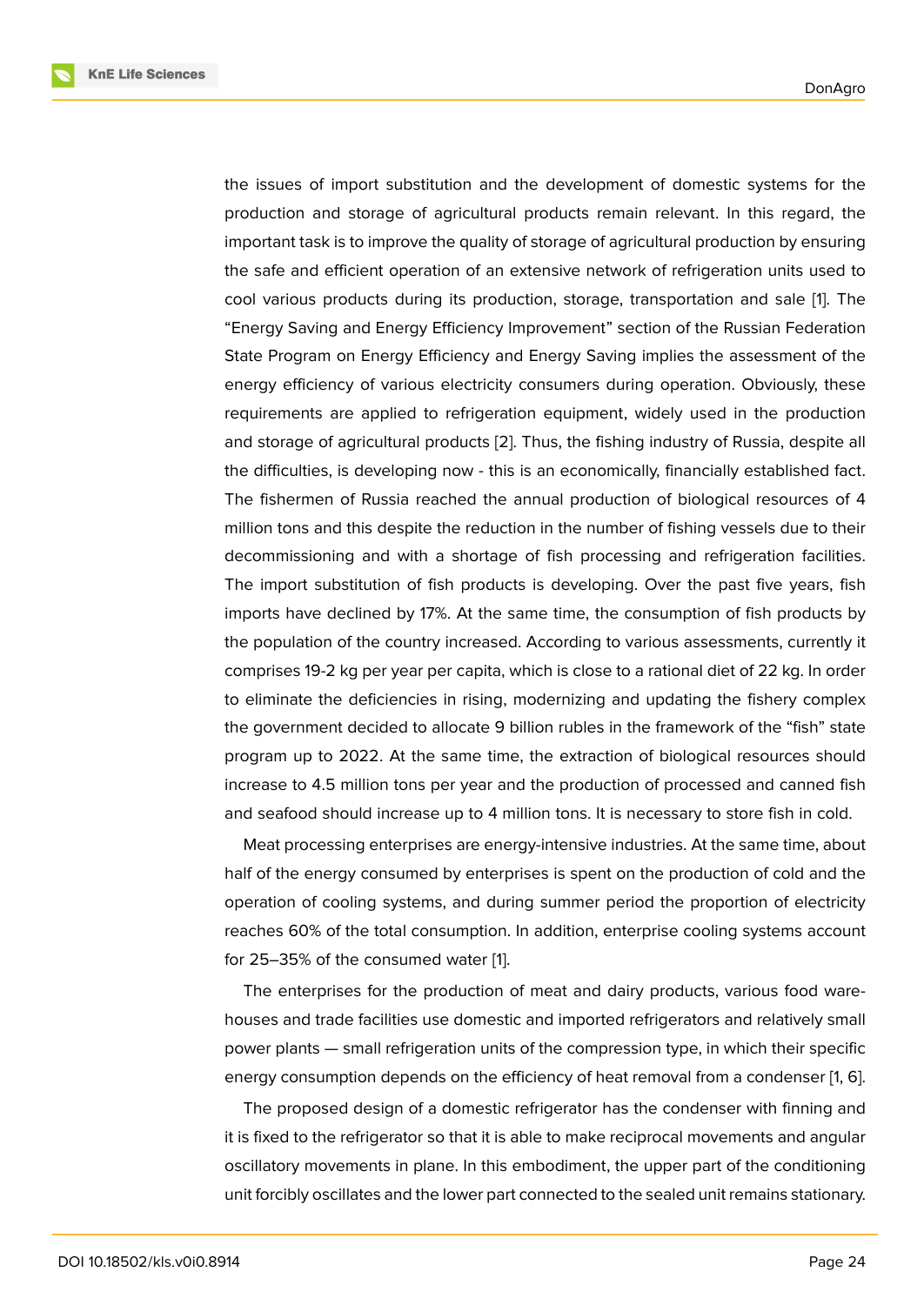The oscillatory movements of the tubing coil with respect to air create complex turbulent movements of the air flows around the fins and the condenser tube, which increases the intensity of heat exchange between the surrounding air and the surface of the condenser.

In order to ensure minimum energy consumption for the oscillation of condenser, the oscillation frequency of the pipeline close to the resonant frequency of the cantileverfixed condenser is set, while the energy consumption of the electromagnetic vibrator is minimal. All this will allow creating an oscillatory process with low energy costs, as well as conducting intensive heat transfer of the condenser with the air. At the same time the small amplitude of the oscillation of the condenser will not be transmitted to the household refrigerator and cause its vibration. This method increases the effect of the heat exchange process on the surface of the condenser. In addition, the specific energy consumption of the compression refrigerator is reduced, which will lead to significant energy savings, increased reliability and safety of the refrigeration equipment when solving the multifunctional problem of product sales and storage. However, the reliability of such refrigeration technology is still understudied. For reliable operation of refrigeration equipment and minimal energy consumption for refrigeration while cooling products and raw materials, domestic cooling systems and methods for producing high-quality cold are needed. The authors mean stable temperature conditions for the operation of refrigeration units under conditions of changing thermal load on the compressor.

### **2. Research Task**

Refrigeration units (RU) during operation, as a rule, are not monitored in terms of "specific energy consumption" [3], and in cooling chambers the temperature is not always stable with a changing heat load on the cooling system. At the same time it is known that compression refrigerators during operation are exposed to various internal and external operational factor[s \[](#page-7-3)4] that affect the stability indicators of the cooling system, including changes in heat and energy indicators, in particular, daily energy consumption increases and temperatures in chambers can exceed values specified in the technical documentation. Th[e t](#page-7-4)emperature regime during storage of products is also affected by the factor of opening doors to chambers [5].

A large fleet of operating RU determines the appropriateness of monitoring their technical condition during operation, including the use of a programmable controller for this purpose [6].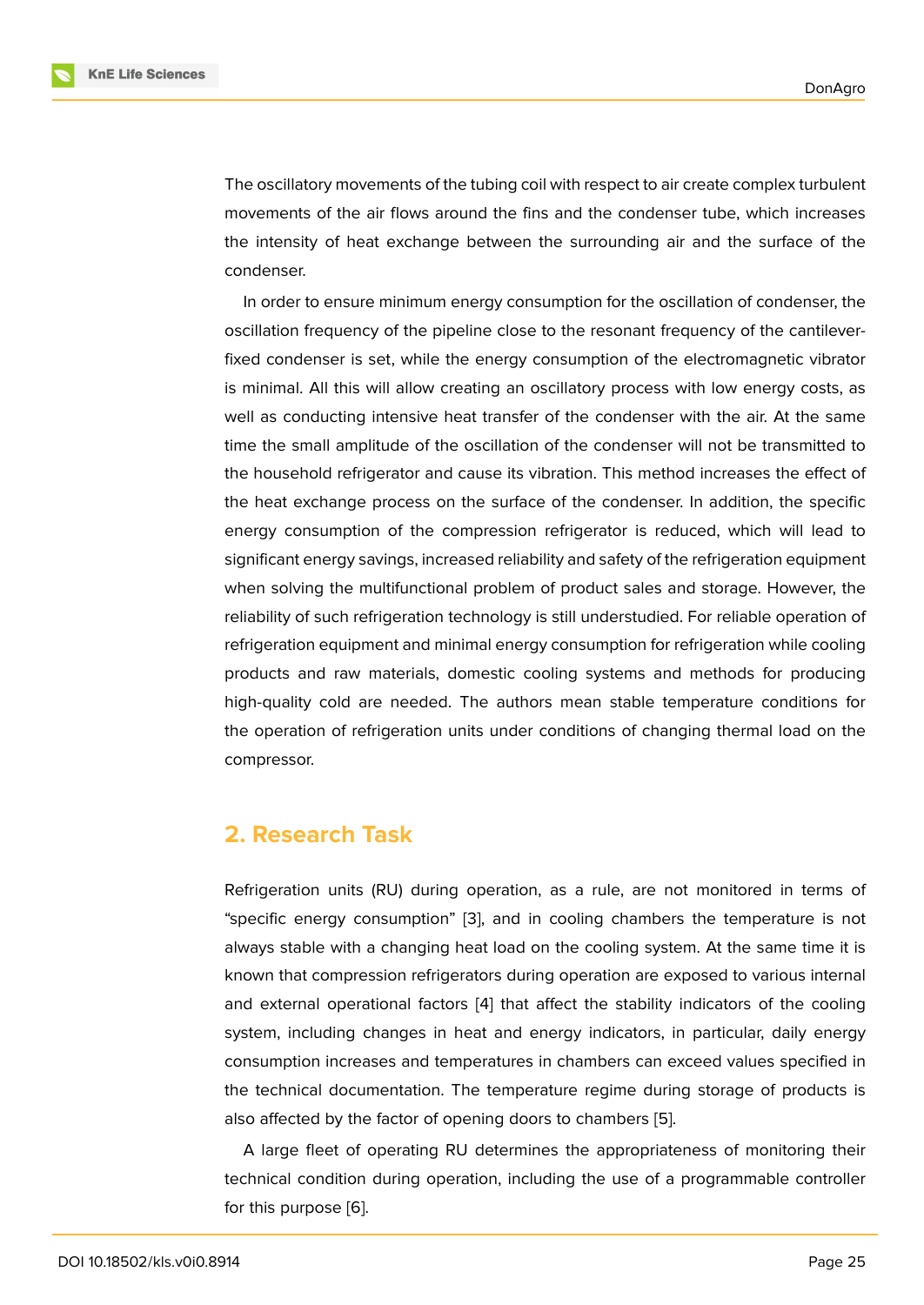During the operation of RU, an individual user does not have the ability to quickly detect changes in the operational parameters of his refrigerator, which may deteriorate after a certain period of operation. At the same time, temporary processes in the cooling system, including the cooling chamber, compressor, refrigerant, lead to deviations of the performance of the refrigeration unit and can lead to significant changes and sometimes to the run-out of refrigerator state [7].

Refrigeration units unlike technological machines are constantly connected to the power line and constantly consume electricity during the operation of the compressor. It is obvious that the technical co[nd](#page-7-5)ition of such machine is characterized by specific energy consumption and the accuracy of the maintained temperatures in the refrigerator chambers [8].

# **3. Prob[le](#page-7-6)m Solution**

Increased energy consumption, unstable temperature modes in cooling chambers that do not correspond to the temperature conditions specified in the technical documentation, accelerated wear of friction units in the compressor and a significant decrease in the service life can be eliminated by monitoring the technical condition of the RU as a whole and its individual subsystems during operation. Control systems for throttling process, operation of the condenser drive and compressor operation under the management of the controller can neutralize the influence of a number of operational factors and ensure optimal functioning of a refrigerator. As a result, its daily energy consumption can be kept to a minimum. This will ensure the quality of storage of products while reducing the cost of producing cold, and, consequently, reducing the cost of agricultural products.

It is known that during the operation of refrigeration units for cooling products or in technological lines of food production, the methods for their technical diagnostics are applied, which can be studied using the patent documents of the Foundation of Federal Institute for Industrial Property.

The analysis of the studied methods and methods for the assessment of the technical condition of refrigeration units using literature sources and FIPS foundation revealed several specific approaches to the solution of the diagnostic problems of these machines. In this paper, the authors consider the most characteristic ones. For example, in the work [9] a method for the operational assessment of the heat and energy performance of a refrigeration unit during its operation is described. The purpose of the research is to ensure the stability of the heat and energy performance of a refrigeration unit.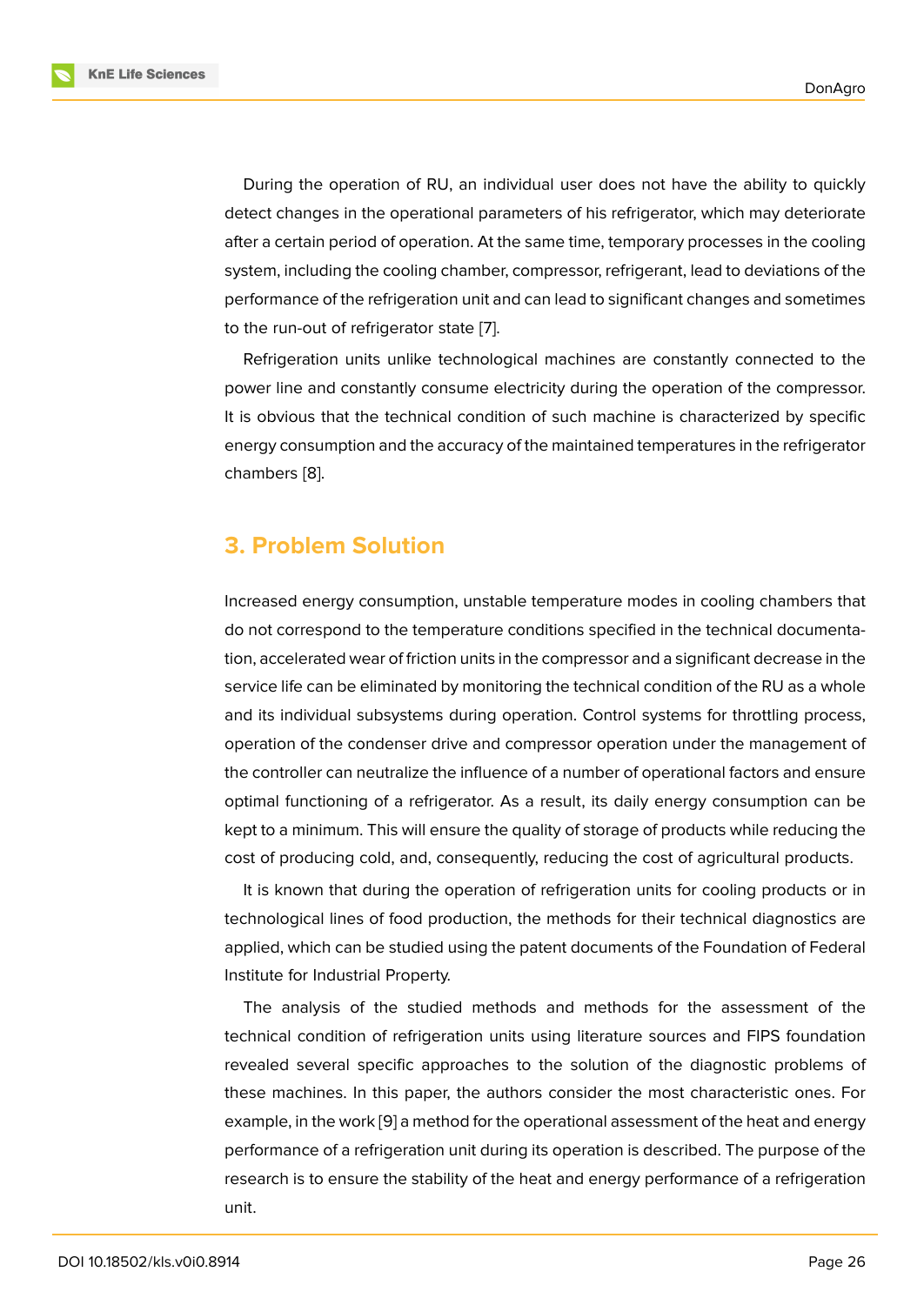There is also the method for the assessment of the current state of the refrigeration unit to ensure the stability of the heat and power performance of its operation [10], in which the technical condition of the refrigerator is determined by the assessment of the change in the coefficient of run time of the compressor. There is claim for an invention of the "Bosch und Siemens Hausgeräte" company, which describes a diagnostic m[eth](#page-8-0)od for a refrigeration unit based on the measurement of several temperatures in the subsystems of a refrigeration unit [11]. In this method, after the measurements, the obtained indicators are compared to the standard (passport) values of these indicators. According to the results of the comparison, it is possible to make a conclusion about the technical condition of the refrige[ra](#page-8-1)tion unit.

There is also a known method for the determination of heat and energy performance of a RU during its use, in which the temperature conditions in chambers are measured at different heat loads and the specific (average daily) power consumption at the beginning of operation at certain intervals of the RU's operation time is determined. For example, the interval may be one year or another period of time. Measurements, calculations and comparisons in this method are performed by the program managed by the controller. The details of the method are described in the source [12]. The methods for the assessment of the energy efficiency of a working refrigerator and the stability of its temperature conditions, studied by patent sources and publications, are based on the obligatory participation of a person in the process of assessment[.](#page-8-2)

The existing methods do not provide an automatic process for the determination of the performance of a refrigerator and systematic monitoring of its operation. The authors developed a method for systematic monitoring of temperature characteristics and specific energy consumption. This method provides minimal human participation in the monitoring process. For this, the refrigerator is equipped with a module for the measurement of current characteristics on the basis of a programmable controller with software control of the monitoring process and measurement subprograms for processing the received information. This monitoring system allows simultaneous monitoring of several refrigeration units at one storage facility of products. The authors developed a method and algorithm in order to ensure the stability of heat and power characteristics of RU using automated microcontroller-based software control, presented in Figure 1

The algorithm includes the following stages:

1. Heat and energy indicators of RU are measured before the start of operation, which are taken as the basic values in the subsequent control program in order to comp[ar](#page-6-0)e the subsequent values of the measurement results with the basic ones, after the set period of operation.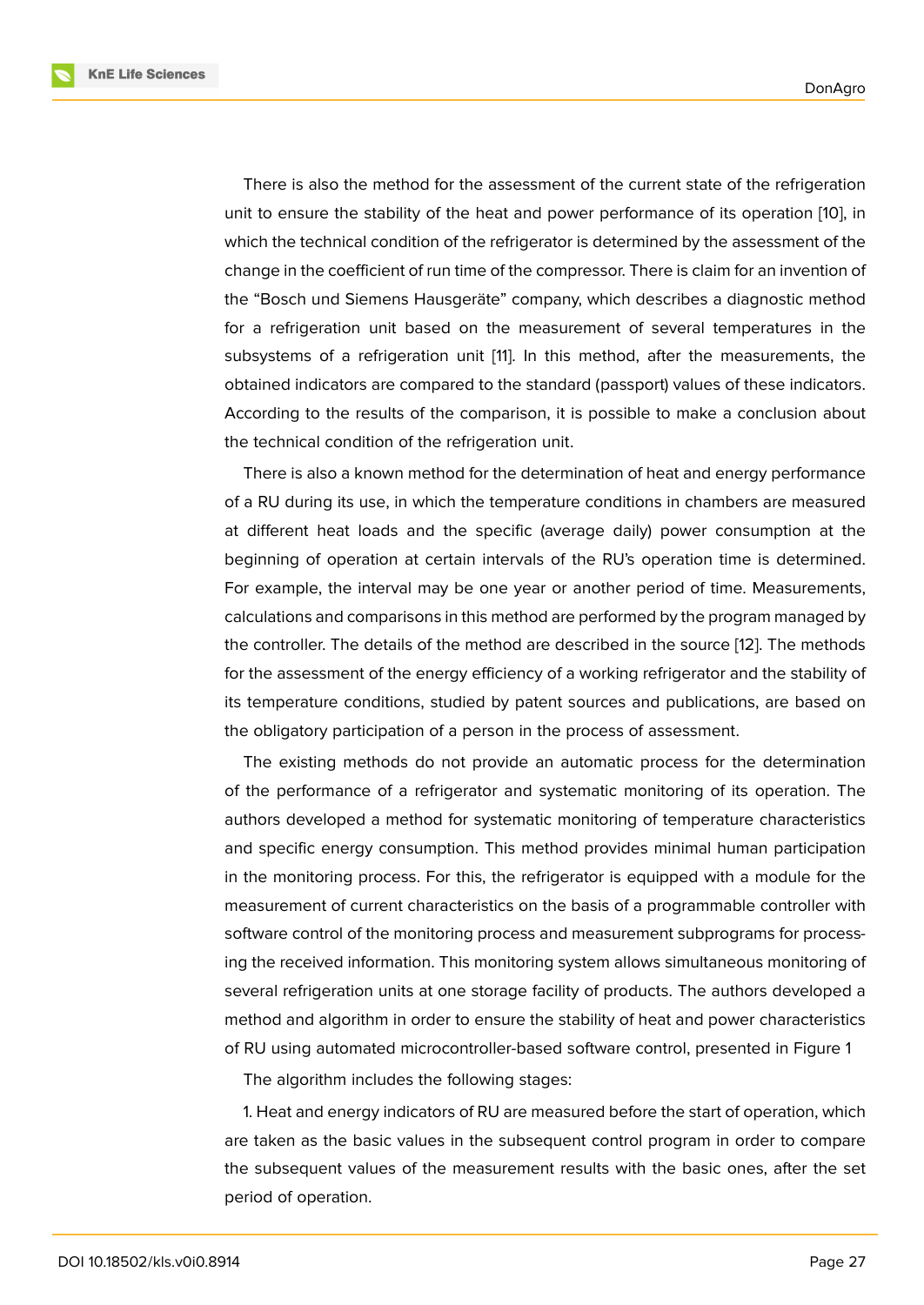**KnE Life Sciences** 



3. According to the convergence or difference of these indicators the authors assess the stability of temperature conditions in cooling chambers and specific energy consumption, their change, or reveal the transcendental values. The set period between the basic and control measurements depends on the type of a RU, its service life (run time) and the variability of the conditions of use.

4. The results of measurements of characteristics are recorded, the specific energy consumption and the range of temperature fluctuations in refrigerator chambers are calculated, and then operations of comparison and control subprograms to ensure identical measurement conditions are performed. In order to implement the algorithm, a programmable controller is used, which supplies the cooling chamber.

5. If the deviations are insignificant, the program proceeds to the beginning of monitoring and after a set period of time again it automatically performs control measurements and the assessment of deviations. In case of significant deviations, the decision-making subprogram is activated: to operate a RU further, or to carry out its maintenance, or to suspend its operation or replace it. This description provides an abbreviated algorithm.

## **4. Conclusion**

1. The authors developed a method to improve the quality of storage of agricultural products ensuring the stability of heat and power characteristics of refrigerators;

2. The stability of heat and power characteristics of refrigeration units is ensured by continuous monitoring of changes in the performance of RU;

3. The automatic detection of critical deviations in the operation of RU is provided;

4. The accuracy of the determination of temperature indicators and specific energy consumption of RU is ensured, taking into account heat load, including the ambient temperature, the load of the chambers with products and their heat capacity;

5. The authors developed a controller operation algorithm in order to ensure the stability of heat and power characteristics of refrigeration units.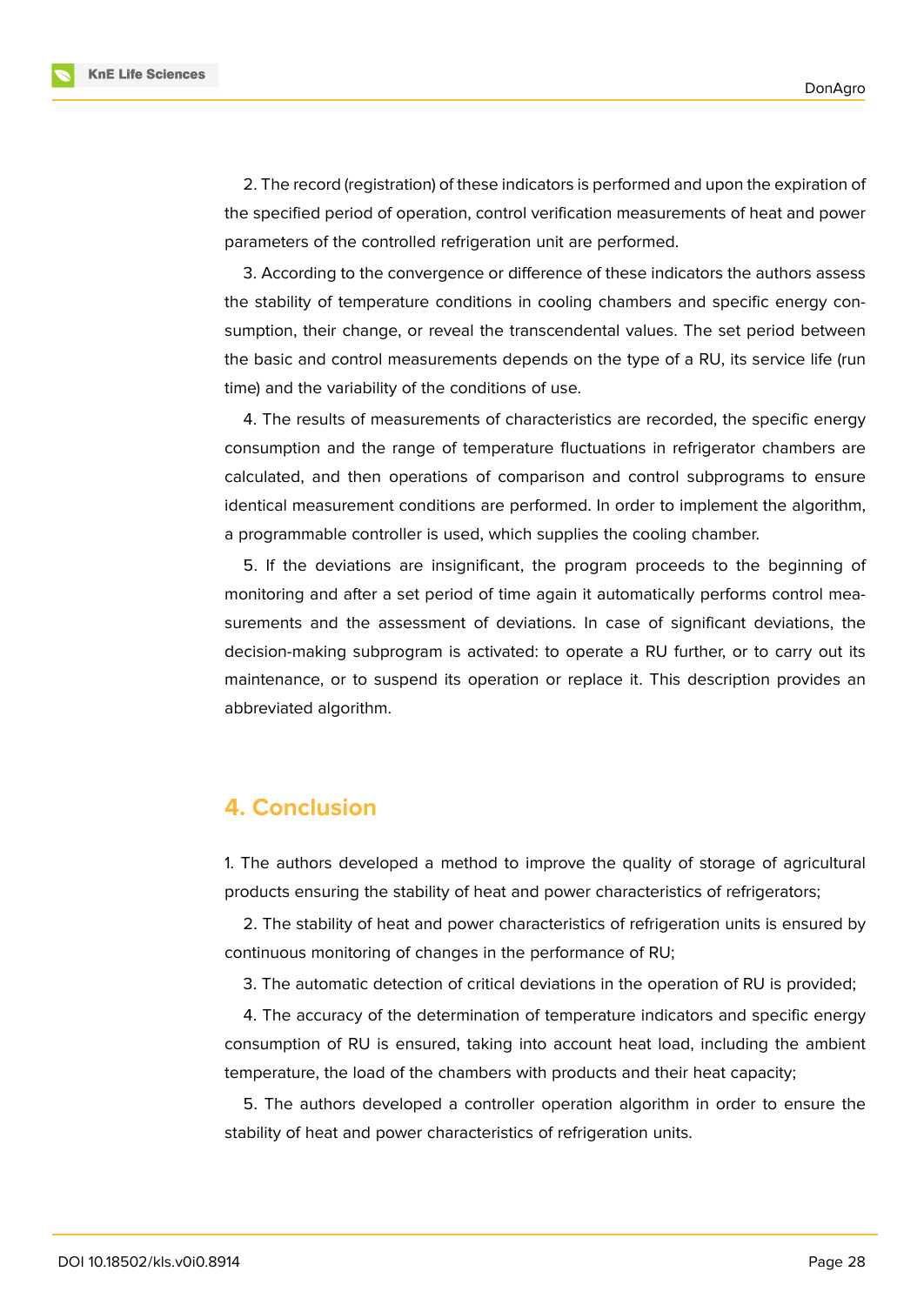

<span id="page-6-0"></span>**Figure** 1: Algorithm of controller operation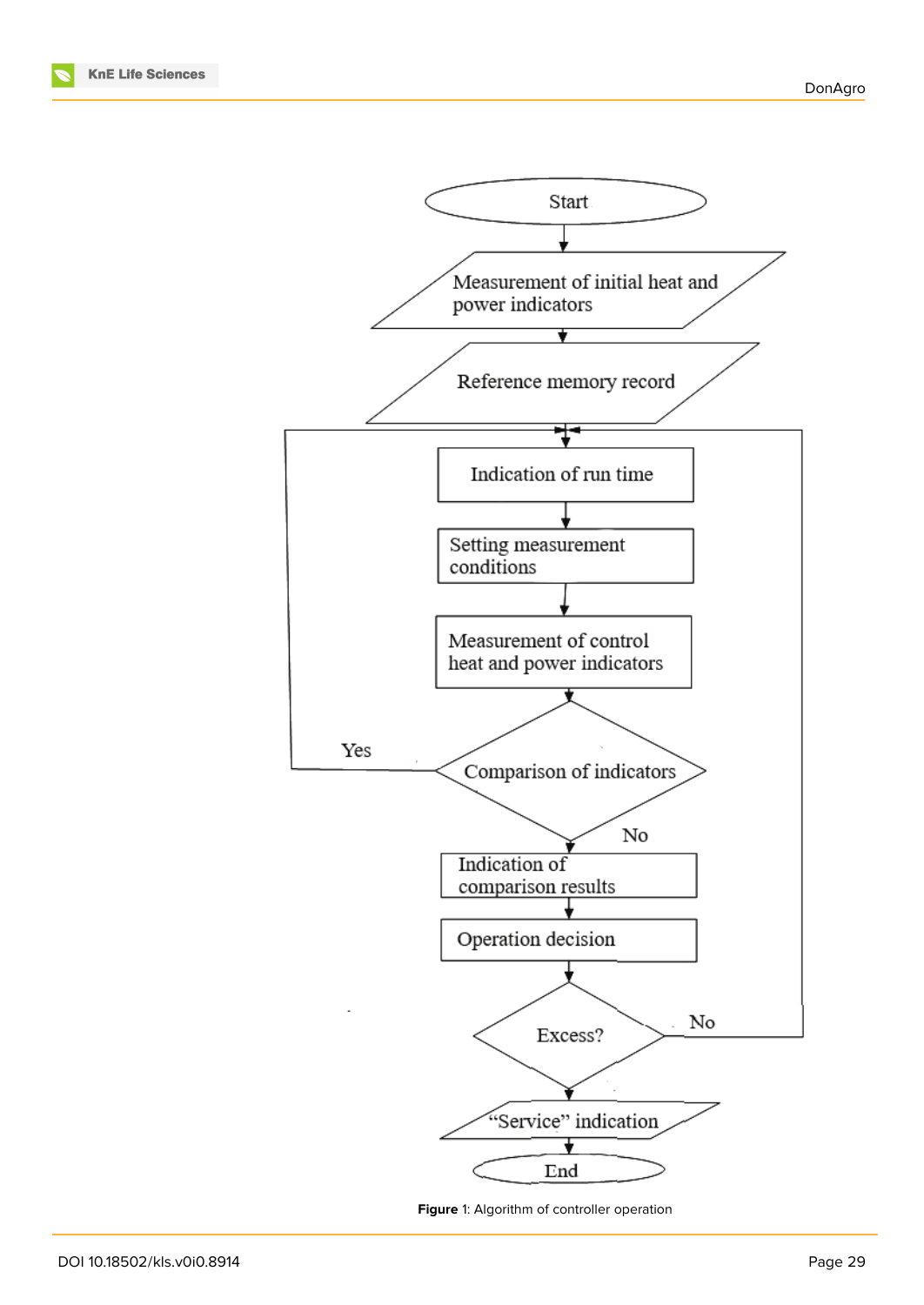### **References**

- [1] Lemeshko, M. A., *et al*. (2018). A Method for Studying the Heat and Power Characteristics of Small Refrigeration Machines. *News of Higher Education Institutions, Technology of the Textile Industry,* vol. 6, issue 378, pp. 172-175.
- <span id="page-7-0"></span>[2] The subprogram "Energy Saving and Improving Energy Efficiency" of the State Program of the Russian Federation "Energy Efficiency and Energy Development", approved by order of the Government of the Russian Federation of April 3, 2013, issue 512.
- <span id="page-7-1"></span>[3] Lemeshko, M. A., *et al*. (2015). The Operational Reliability of Compression Refrigerators. In *Innovations in the Technologies of Cultivation of Agricultural Crops Materials of the International Scientific-Practical Conference*. Persianovsky: DonSAU.
- <span id="page-7-3"></span>[4] Kozhemyachenko, A. V., Lemeshko, M. A. and Urunov, S. R. (2015). Analysis of the Influence of Operational Factors on the Technical Condition of Domestic Refrigeration Appliances. *Technical and Technological Problems of Service*, vol. 4, issue 34, pp. 55-62.
- <span id="page-7-4"></span>[5] Lemeshko, M. A., *et al*. (2018). Methods of Calculation of Energy Losses of the Refrigerator when Opening its Doors. The 2<sup>nd</sup> International Conference on Technology, Innovation, Society and Science-to-Business (ICTIS 2018), vol. 215, issue MATEC Web Conf., p. 01018.

*Society and Science-to-Business, ICTIS 2018.*

- [6] Lemeshko, M. A. and Bashnyak, S. E. (2017). Assessment of the Technical Condition of a Small Refrigeration Machine using a Programmable Controller. *Emergencies: Industrial And Environmental Safety*, vol. 2, issue 30, pp. 78-82.
- <span id="page-7-5"></span><span id="page-7-2"></span>[7] Kozhemyachenko, A. V. and Lemeshko, M. A. (2014). *Ensuring the Required Technical Condition of Household Refrigeration Appliances at the Stage of Technical Operation Questions. Hypothesis. Answers: 21st Century Science. Collective Monograph.* Individual entrepreneur Akelyan Narine Samadovna (Krasnodar), pp. 258-276.

Krasnodar

[8] Urunov, S. R., Lemeshko, M. A. and Romanov, P. V. (2016). *Method for Assessing the Energy Efficiency of Small Refrigeration Machines*. Retrieved from https://elibrary. ru/item.asp?id=27291568 (address date 01.02.20201).

<span id="page-7-6"></span>Retrieved from.